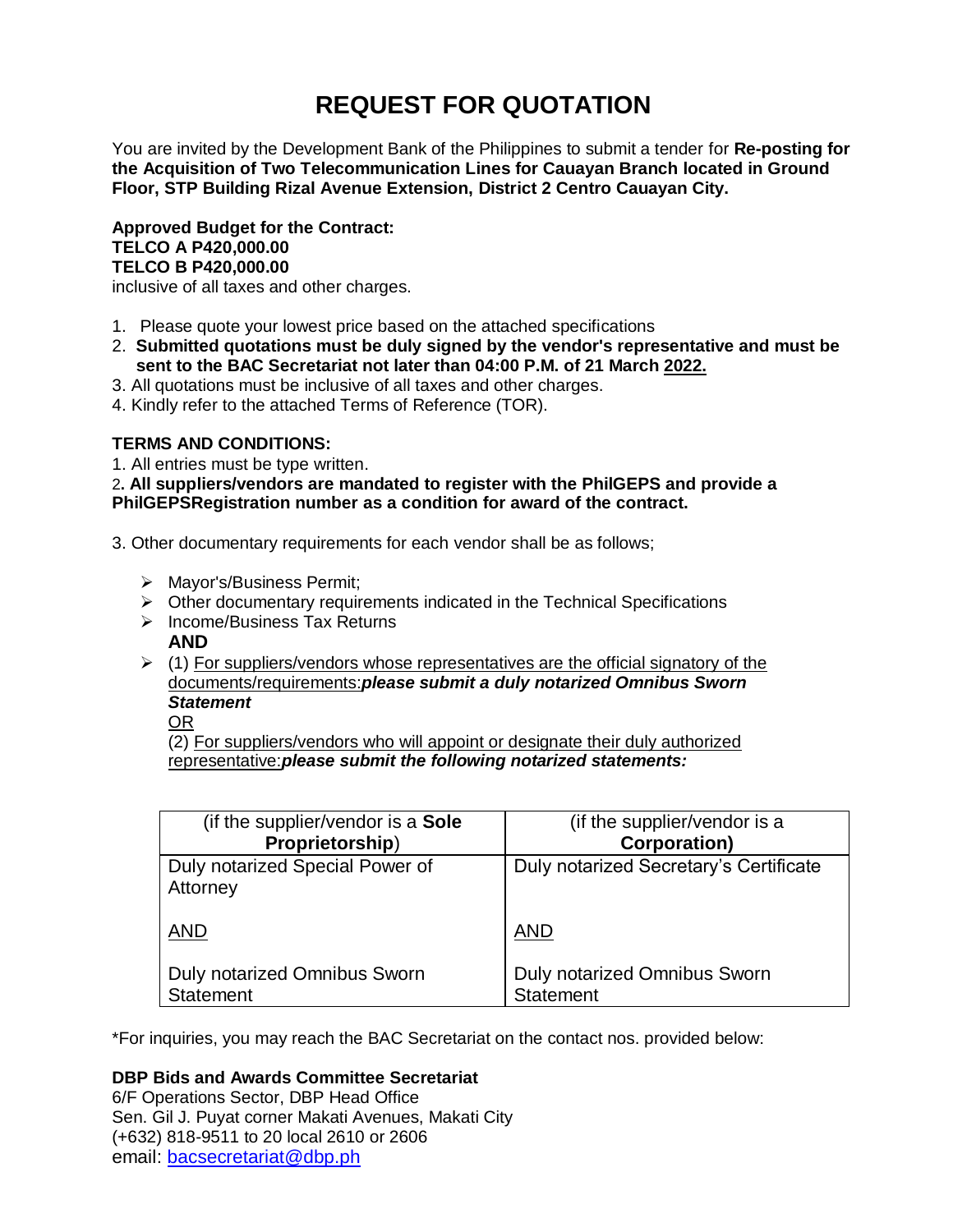#### **Annex A**

### ACQUISITION OF NEW, ADDITIONAL AND/OR REPLACEMENT TELECOMMUNICATION LINE/CONNECTIVITY SERVICES FOR THE DEVELOPMENT BANK OF THE PHILIPPINES (DBP)-**CAUAYAN BRANCH**

APPROVED BUDGET FOR THE CONTRACT: Telecommunication Line A - Php 420,000 Telecommunication Line B - Php 420,000

#### **TECHNICAL SPECIFICATIONS**

#### A. BACKGROUND

The telecommunication connectivity service (line) is for the connection of DBP online systems, services and facilities in any of the following DBP remote sites:

A.1. Branch Office, including:

A.1.a. Lending Center

A.1.b. Cash Center

A.1.c. Branch-Lite Unit

A.2. Automated Teller Machine (ATM)

#### **B. OBJECTIVE**

To acquire stable, reliable and secure telecommunication connectivity/line service to link DBP remote sites to the Head Office from an authorized and qualified telecommunication service provider (Telco).

#### C. COVERAGE OF THE CONTRACT

The contract will be for a one (1) year period starting from date of acceptance of service with the option for automatic renewal.

#### D. MINIMUM SPECIFICATIONS

D.1. Connectivity/Line Service Availability

- > The minimum availability of service is 99.6%.
- D.2. Connectivity/Line Specifications
- D.2.a. Branch Office ☑
	- D.2.a.i. Wired MPLS/VPN, Radio Last Mile or VSAT connection with minimum of 2 Mbps bandwidth
		- D.2.a.ii. Must be Ku Band or C Band for the VSAT
		- D.2.a.iii. Inclusive network equipment, such as router and or router/modem, must not be on End-of-Life/End-of-Support status within the contract period
		- D.2.a.iv. Router must support GRE/mGRE tunneling and IP Security (ex. dynamic VPN) and SNMP
		- D.2.a.v. DBP shall have the full access of the router
		- D.2.a.vi. Provide near real time and historical link monitoring
	- D.2.b. ATM Wired
		- D.2.b.i. VPN connection at least 128 Kbps via MPLS
		- D.2.b.ii. Inclusive network equipment, such as router and or router/modem, must not be on End-of-Life/End-of-Support status within the contract period
		- D.2.b.iii. Support GRE tunneling and SNMP
		- D.2.b.iv. Provide near real time and historical link monitoring

Page 1 of 4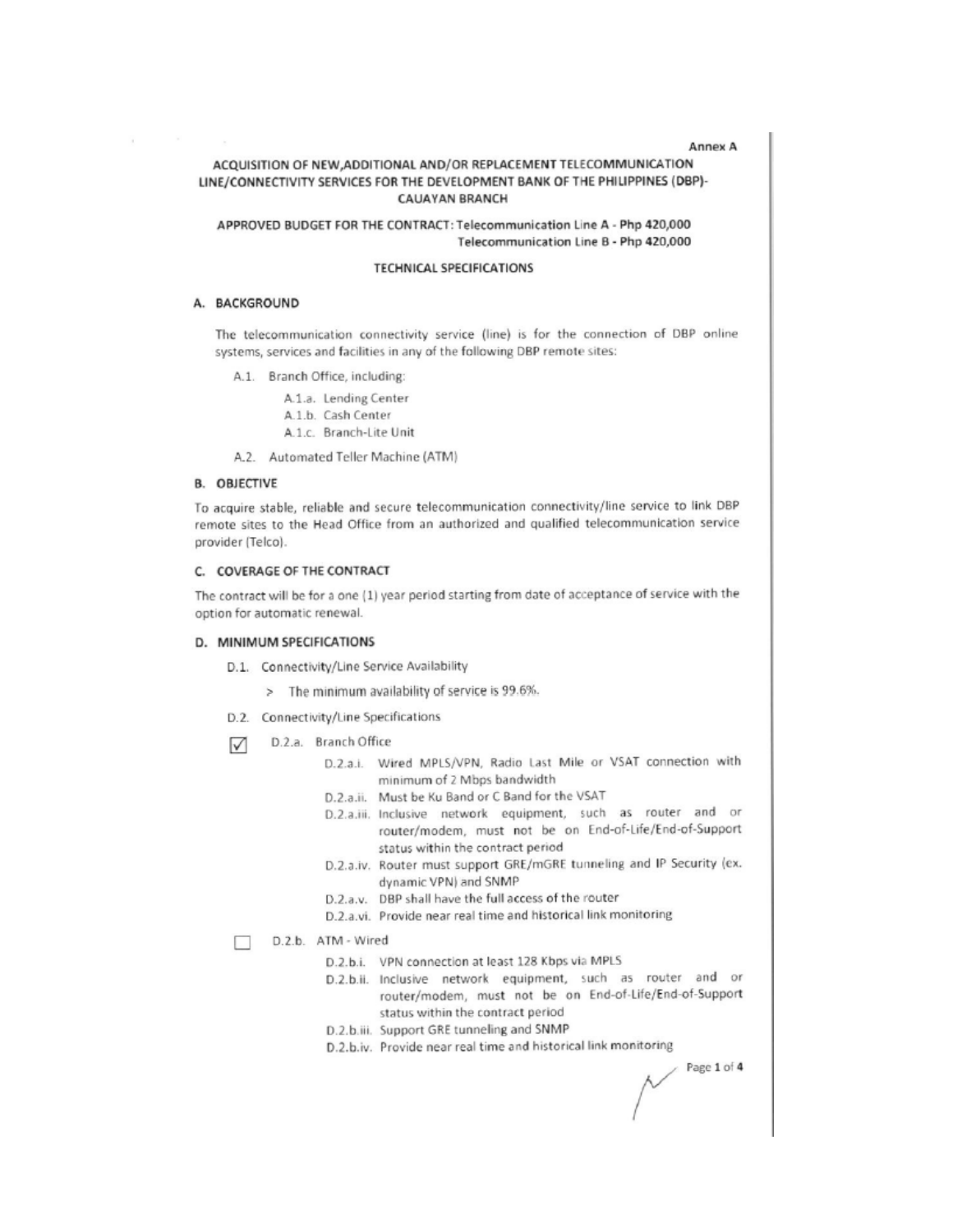#### D.2.c. ATM - Wireless  $\Box$

- D.2.c.i. Provide data transmission function by public GPRS/ GSM network or higher
- D.2.a.vii. Inclusive network equipment, such as router and or router/modern, must not be on End-of-Life/End-of-Support status within the contract period
- D.2.c.ii. Support GRE Tunneling and SNMP
- D.2.c.iii. Provide GUI access for local and remote management
- D.2.c.iv. Operate at -30~+75°C temperature
- D.2.c.v. Has LED status indication
- D.2.c.vi. Support RJ45 console port
- D.2.c.vii. Include: 1 power cord, 2 antennas, 1 console cable, 1 set documentation
- D.2.c.viii. Provide near real time and historical link monitoring.
- D.2.c.ix. Meet the average latency requirement of not greater than 200ms measured using the Ping utility or any similar mobile applications
- Meet signal requirement of not less than 2 bars measured using  $D.2.c.x.$ mobile or similar devices capable of said measurement
- D.2.c.xi. DBP shall have full access to the Modem/Router
- D.3. Support Services and Incident Management
	- D.3.a. The Telco shall provide 24 x 7 onsite, telephone and email support. For every service unavailability/downtime reported, the response time shall be within thirty (30) minutes.
	- D.3.b. Upon the occurrence of service unavailability/downtime, the Telco shall:
		- D.3.b.i. Conduct problem isolation/resolution and link restoration activities
		- D.3.b.ii. Notification via electronic mail (E-mail) and telephone within one (1) hour of the occurrence
		- D.3.b.iii. Minimum of twice a day status report to DBP via E-Mail
		- D.3.b.iv. Estimated time of arrival (ETA) if onsite activities required
		- D.3.b.v. Estimated time of resolution (ETR)
		- D.3.b.vi. Root cause
		- D.3.b.vii. Comply with DBP policies on security and confidentiality during support services.
	- D.3.c. The Telco shall submit an incident report stating the reason/s for the outage and detailing the steps undertaken to resolve a particular problem upon DBP's request.
- D.4. Service Performance Review
	- > The Telco shall conduct a performance review session at least once every quarter of a year

#### E. TELECOMMUNICATION CONNECTIVITY/LINE REQUIREMENT CLASSIFICATION

The primary objective of the following provisions is to have multiple Telcos per site, providing service redundancy, high availability and avoiding single point of failure.

 $\sqrt{ }$ E.1. New Telecommunication Line Requirement

Page 2 of 4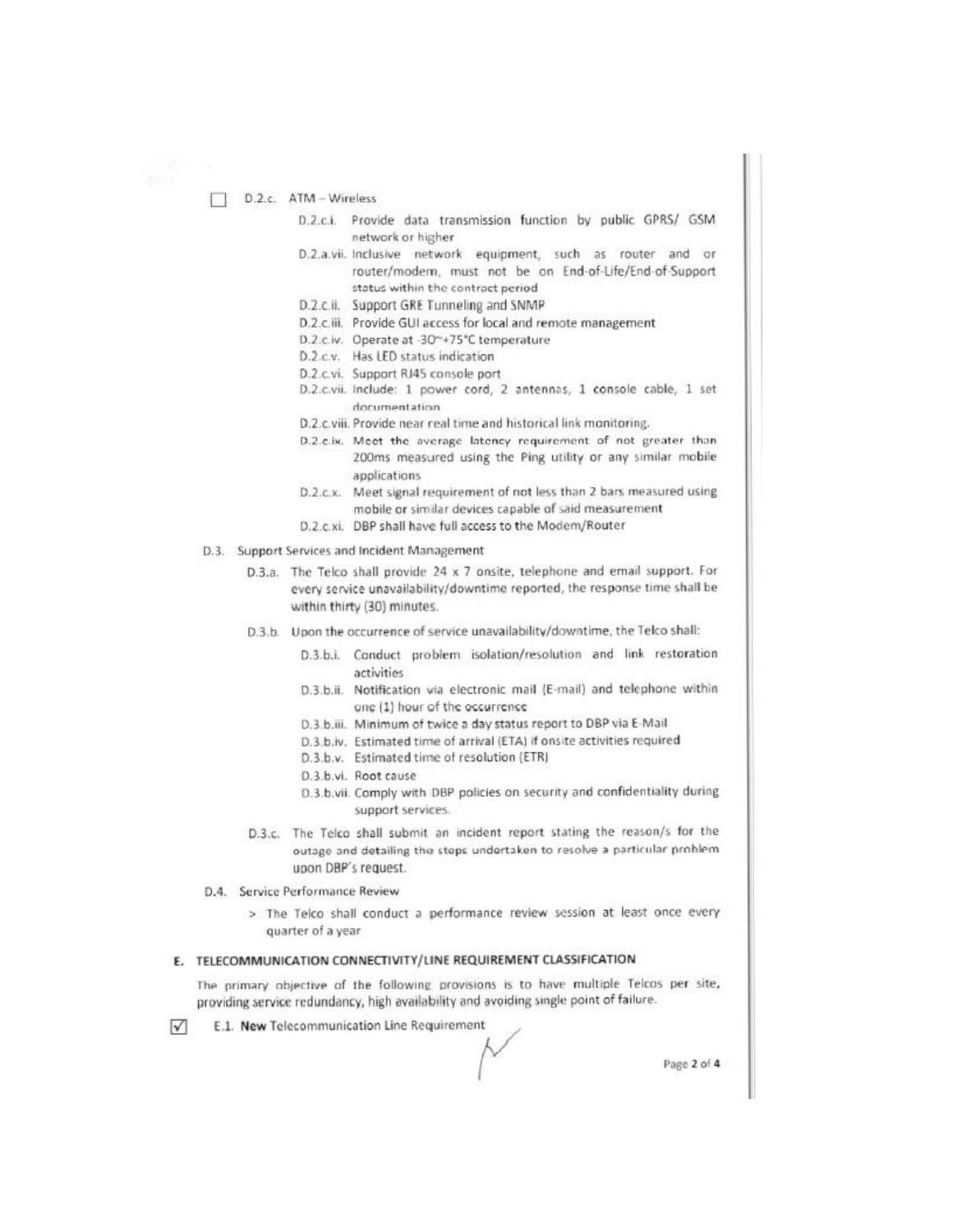E.1.a. Covered Sites

### > New remotes sites

- E.1.b. Telco Selection Criteria
	- > Telecommunication Line for Branch Office
		- E.1.b.i. Two (2) different Telcos (Telco A and Telco B) shall be selected
		- E.1.b.ii. Telco A is the lowest (winning) provider
		- E.1.b.iii. Telco B is the second lowest provider
		- > Telecommunication Line for Additional ATM Facility of a Branch Office
			- E.1.b.iv. The Telco must be different from the one which has the majority or most of the telecommunication connectivity services provided for the ATM/s of that Branch Office
- E.2. Additional Telecommunication Line Requirement
	- E.2.a. Covered Sites
		- > For existing sites with existing telecommunication line/s
	- E.2.b. Telco Exception
		- > The Telco/s of the existing line/s servicing the site shall not be invited and will not be allowed to participate
- П E.3. Replacement Telecommunication Line Requirement
	- E.3.a. Covered Sites
		- > For existing sites with existing telecommunication line/s
	- E.3.b. Telco Exception
		- E.3.b.i. For Telco Redundancy Replacement
			- > The Telco of the existing line/s servicing the site including the one to be replaced shall not be invited and will not be allowed to participate
		- E.3.b.ii. Replacement for the Purpose of Telecommunication Line Capacity (Bandwidth) Upgrade
			- > The Telco of the other existing line/s servicing the site (i.e., other than the one to be replaced) shall not be invited and will not be allowed to participate
		- E.3.b.iii. For Wireless to Wired Facility Replacement
			- > The Telco of the other existing line/s servicing the site (i.e., other than the one to be replaced) shall not be invited and will not be allowed to participate

#### F. DISCONTINUANCE OF SERVICE

DBP can opt to discontinue the service within the contract period without pre-termination fee/s, if the Telco provider fails to meet the required minimum availability of service, specified in item D.1, for three (3) consecutive months (3-strike rule)

#### G. PAYMENT

The payment shall be in a monthly basis every after the service acceptance.

Page 3 of 4